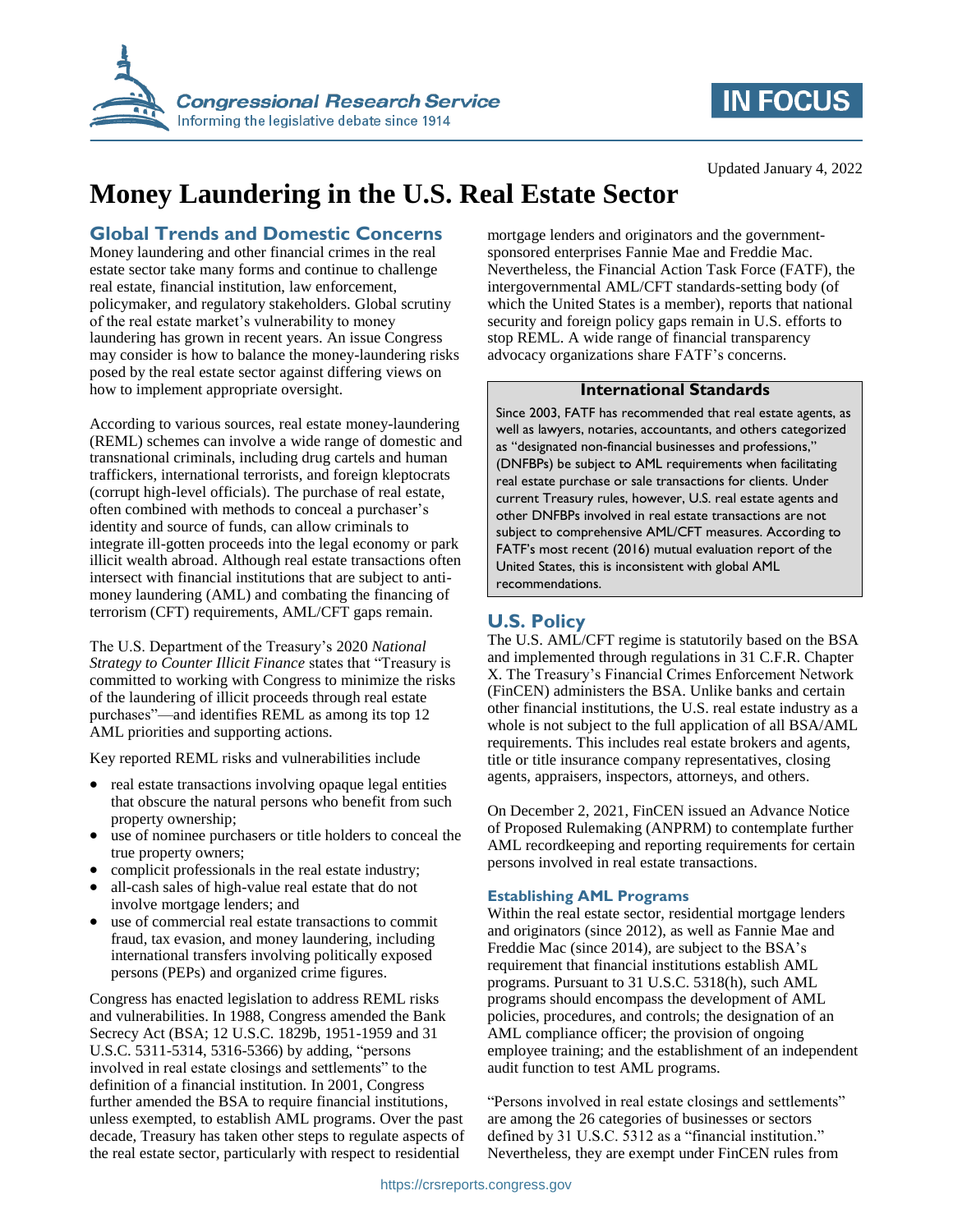exempt from establishing AML programs, despite a 2003 FinCEN ANPRM contemplating a rulemaking for additional AML requirements on persons involved in real estate closings and settlements.

#### **Other Reporting Requirements**

U.S. persons engaged in trade or business, including those engaged in the U.S. real estate industry, are required to file Form 8300 with FinCEN and the Internal Revenue Service (IRS) on transactions involving receipt of over \$10,000 in currency and certain monetary instruments, pursuant to 31 U.S.C. 5331 and 26 U.S.C. 6050I (31 C.F.R. 1010.330). Filers may submit Form 8300 on a voluntary basis for suspicious transactions that do not exceed \$10,000.

Individuals, including those employed in the real estate industry, may also be required to file a Currency and Monetary Instrument Reports (CMIRs or Form 105) with the U.S. Customs and Border Protection (CBP) on crossborder movements into or out of the United States of currency or monetary instruments totaling over \$10,000, pursuant to 31 U.S.C. 5316 (31 C.F.R. 1010.340). Individuals and entities may also be required to keep certain records and file annual Reports of Foreign Bank and Financial Accounts (FBARs or Form 114) with FinCEN, pursuant to 31 U.S.C. 5314 (31 C.F.R. 1010.350).

#### **Geographic Targeting Orders**

In 2016, FinCEN issued its first Geographic Targeting Order (GTO), pursuant to 31 U.S.C. 5326 (31 C.F.R. 1010.370), requiring U.S. title insurance companies to identify the natural persons behind shell companies used in all-cash purchases of residential real estate in certain specified U.S. metropolitan areas. GTOs are geographically limited, temporary orders (180 days) that require designated businesses or sectors to maintain records and submit reports to FinCEN on certain specified transactions. Since 2016, FinCEN has continued to renew and expand the scope of its GTOs on U.S. title insurance companies.

As required by the GTOs, U.S. title insurance companies, along with their subsidiaries and agents, must submit CTRs to FinCEN and retain related records involving certain residential real estate purchases by legal entities and their beneficial owners (natural persons who directly or indirectly own 25% or more of equity interests). The current GTO, effective through April 29, 2022, covers transactions involving non-financed purchases of highvalue (\$300,000 or more) residential real estate by legal entities (corporations, limited liability companies, partnerships, and other similar business entities) in specified cities, counties, or boroughs of nine U.S. states (California, Florida, Hawaii, Illinois, Massachusetts, Nevada, New York, Texas, and Washington).

Early reports suggest that the GTOs had a dampening effect on the role of shell companies purchasing residential real estate. One academic study, for example, found that the introduction of GTOs on U.S. title insurance companies led

to a 70% drop in corporate entities purchasing loan-free, luxury residential real estate in 2016. Treasury also found that, as of April 2019, 35% of all real estate transactions reported under GTOs involved subjects identified in a SAR. In July 2020, the U.S. Government Accountability Office reported that FinCEN had not yet determined whether or how to address ongoing REML risks through more permanent regulatory tools (GAO-20-546).

#### **Voluntary AML Guidelines and Reporting**

FinCEN worked with the National Association of Realtors to develop voluntary AML guidelines for real estate professionals, first published in 2012 and most recently updated in February 2021. In August 2017, FinCEN also issued a public *Advisory to Financial Institutions and Real Estate Firms and Professionals*, which outlines moneylaundering risks posed by the real estate sector and encouraged real estate professionals—including real estate brokers, escrow agents, and title insurers—to voluntarily file a SAR if a real estate transaction seems suspicious.

#### **Policy Outlook**

At the end of the 116<sup>th</sup> Congress, the Anti-Money Laundering Act of 2020 (AMLA) was enacted as Division F of the William M. (Mac) Thornberry National Defense Authorization Act FY2021 (P.L. 116-283). The AMLA contained multiple components, including the Corporate Transparency Act (CTA), which mandated that FinCEN collect beneficial ownership information directly from certain legal entities. A key issue for Congress may focus on the oversight of FinCEN's implementation of the AMLA, including the CTA.

As described in the December 2021 ANPRM, FinCEN is considering multiple rulemaking approaches for addressing REML risks and vulnerabilities. One option could be to issue a tailored AML reporting requirement on a certain class of domestic financial institutions within the nonfinanced sector of the real estate market, pursuant to 31 U.S.C.  $5318(a)(2)$ , as amended by Section  $6102(a)$  of the AMLA; such a requirement could be an alternative to or in addition to the BSA's general requirements. A second option could be to promulgate more general requirements for SAR reporting and AML program establishment for persons involved in real estate closings and settlements. FinCEN is also considering whether to take an "iterative" approach to rulemaking in order to address REML in residential and commercial sectors separately.

Additional key questions include (1) which persons in the real estate sector should be responsible for AML recordkeeping and reporting requirements; (2) what should be the geographic scope and transactions threshold, if any, of future AML rulemaking; and (3) how to define the scope of legal entities whose transactions in real estate would be subject to AML requirements—including whether to include trusts and legal entities formed under the laws of foreign jurisdictions.

**Liana W. Rosen**, Specialist in International Crime and **Narcotics** 

**Rena S. Miller**, Specialist in Financial Economics